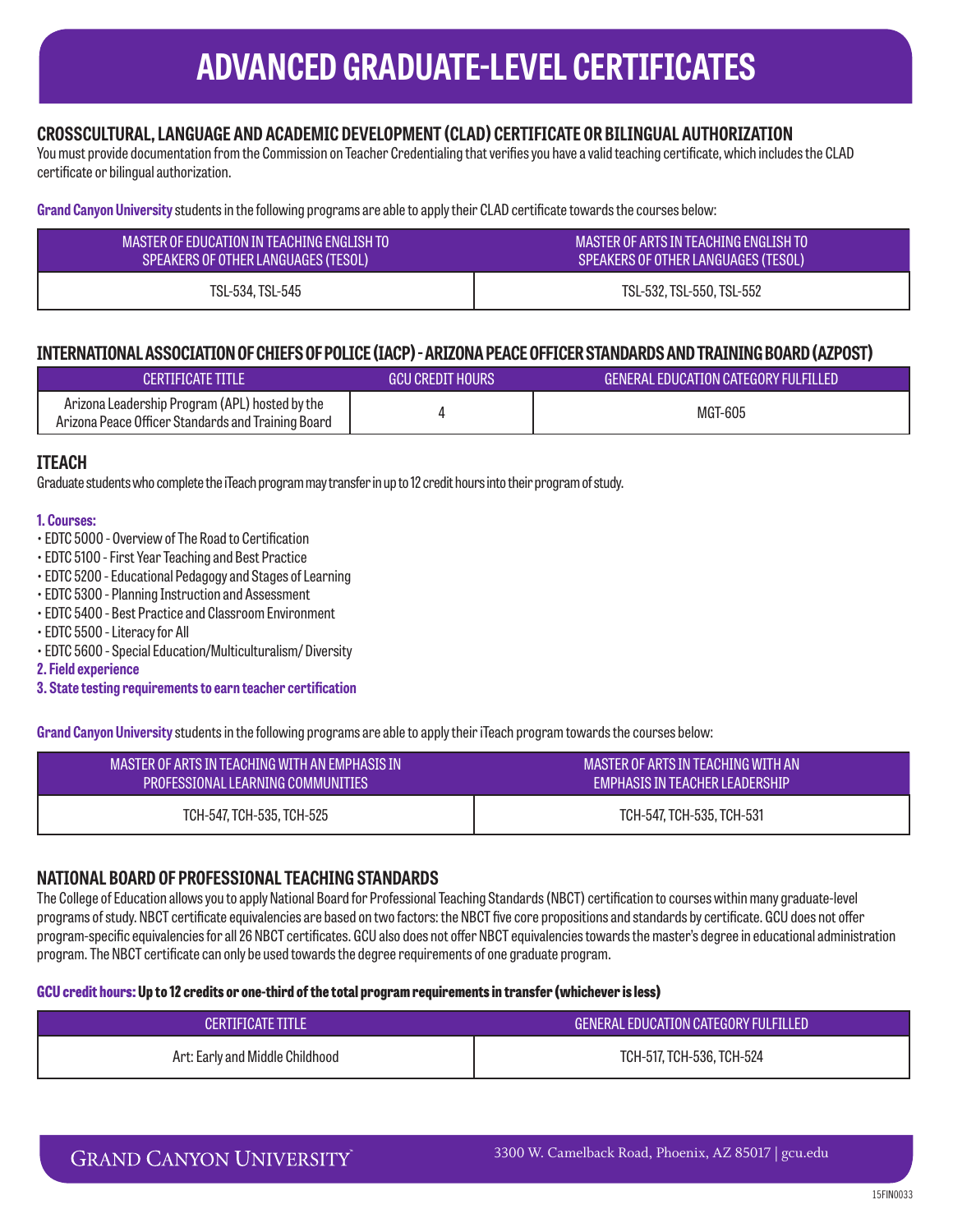# **ADVANCED GRADUATE-LEVEL CERTIFICATES**

| <b>CERTIFICATE TITLE</b>                                                  | <b>GENERAL EDUCATION CATEGORY FULFILLED</b>                                                                                                                   |  |
|---------------------------------------------------------------------------|---------------------------------------------------------------------------------------------------------------------------------------------------------------|--|
| Art: Early and Middle Childhood                                           | TCH-517, TCH-536, TCH-524                                                                                                                                     |  |
| Career and Technical Education: Early Adolescence through Young Adulthood | TCH-517, TCH-536, TCH-524<br>TEC-511, TEC-537, TEC-538, TEC-539 TEC-551                                                                                       |  |
| English as a New Language: Early Adolescence through Young Adulthood      | TCH-517, TCH-536, TCH-524<br>TSL-531, TSL-534, TSL-536, TSL-537, TSL-540, TSL-545, TSL-546                                                                    |  |
| English as a New Language: Early and Middle Childhood                     | TCH-517, TCH-536, TCH-524<br>TSL-531, TSL-534, TSL-536, TSL-537, TSL-540, TSL-545, TSL-546                                                                    |  |
| English Language Arts: Early Adolescence                                  | TCH-517, TCH-536, TCH-524<br>RDG-530, RDG-512, RDG-513, RDG-514, RDG-517, RDG-585<br>REA-500, REA-550, REA-525<br>TSL-531, TSL-534, TSL-536, TSL-540, TSL-546 |  |
| English Language Arts: Adolescence and Young Adulthood                    | TCH-517, TCH-536, TCH-524<br>RDG-530, RDG-512, RDG-513, RDG-514, RDG-517, RDG-585<br>REA-500, REA-550, REA-525<br>TSL-531, TSL-534, TSL-536, TSL-540, TSL-546 |  |
| Exceptional Needs Specialist: Early Childhood through Young Adulthood     | TCH-517, TCH-536, TCH-524<br>SPE-510, SPE-512, SPE-513, SPE-514, SPE-527, SPE-537, SPE-539, SPE-546                                                           |  |
| Generalist: Early Adolescence                                             | RDG-512, RDG-513, RDG-514, RDG-517, RDG-522, RDG-585<br>REA-500, REA-550, REA-525<br>TCH-517, TCH-536, TCH 524<br>TEC-511, TEC-538, TEC-546, TEC-551          |  |
| Generalist: Early Childhood                                               | RDG-512, RDG-513, RDG-514, RDG-517, RDG-522, RDG-585<br>REA 500, REA 550, REA 520, REA 585<br>TCH-517, TCH-536, TCH 524<br>TEC-511, TEC-538, TEC-546, TEC-551 |  |
| Generalist: Middle Childhood                                              | RDG-512, RDG-513, RDG-514, RDG-517, RDG-522, RDG-585<br>REA-500, REA-550, REA-525<br>TCH-517, TCH-536, TCH 524<br>TEC-511, TEC-538, TEC-546, TEC-551          |  |
| Health Education: Early Adolescence through Young Adulthood               | TCH-517, TCH-536, TCH-524                                                                                                                                     |  |
| Library Media: Early Childhood through Young Adulthood                    | TCH-517, TCH-536, TCH-524<br>TEC-511, TEC-537, TEC-538, TEC-539 or TEC-551                                                                                    |  |
| Literacy - Reading-Language Arts: Early and Middle Childhood              | TCH-517, TCH-536, TCH-524<br>RDG-530, RDG-512, RDG-513, RDG-514, RDG-517, RDG-585<br>REA-500, REA-550, REA-520<br>TSL-531, TSL-534, TSL-536, TSL-540, TSL-546 |  |
| Mathematics: Early Adolescence                                            | TCH-517, TCH-536, TCH-524                                                                                                                                     |  |
| Mathematics: Adolescence and Young Adulthood                              | TCH-517, TCH-536, TCH-524                                                                                                                                     |  |
| Music: Early Adolescence through Young Adulthood                          | TCH-517, TCH-536, TCH-524                                                                                                                                     |  |
| Music: Early and Middle Childhood                                         | TCH-517, TCH-536, TCH-524                                                                                                                                     |  |
| Physical Education: Early Adolescence through Young Adulthood             | TCH-517, TCH-536, TCH-524                                                                                                                                     |  |
| Physical Education: Early and Middle Childhood                            | TCH-517, TCH-536, TCH-524                                                                                                                                     |  |
| School Counseling: Early Childhood through Young Adulthood                | TCH-517, TCH-536, TCH-524                                                                                                                                     |  |
| Science: Early Adolescence                                                | TCH-517, TCH-536, TCH-524                                                                                                                                     |  |